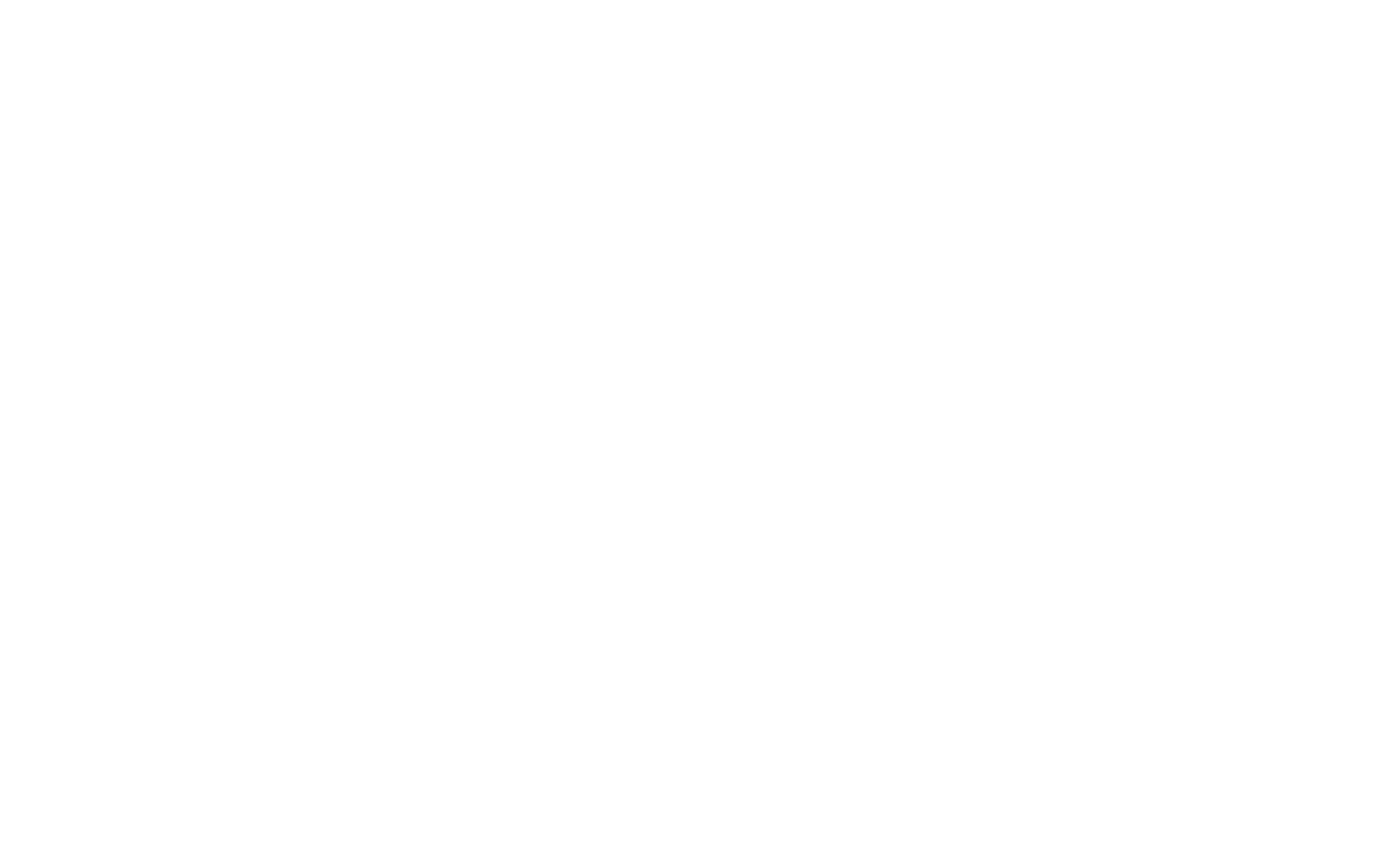## PAGINA: 1<br>FECHA DE EMISION: 06/12/2021 CONSEJO PROVINCIAL DE ECUCACION FECHA DE EMISION: 06/12/2021

JUNTA DE CLASIFICACION DE EDUCACION PRIMARIA

| <sup>3</sup> Local i dad: Gobernador Gregores<br>AÄÄÄÄÄÄÄÄÄÄÄÄÄÄÄÄÄÄÄÄÄÄÄÄÄÄÄÄÄÄÄÄÄ<br><sup>3</sup> VICEDI RECTORES CON 3 A¥OS EN CONDICIONES DE ACCEDER A LA DIRECCION                                                                                              |                                                                   |                                                                      |  |                                          |                                                                                               |                                                                                                                            |      |                                                                                     | LISTADO DEFINITIVO DOC. TIT. EN CONDICIONES DE ASC. POR LOCALIDAD A¥O 2022.                |  |           |                                                                                                                                                                                                                                                                                                                                     |
|----------------------------------------------------------------------------------------------------------------------------------------------------------------------------------------------------------------------------------------------------------------------|-------------------------------------------------------------------|----------------------------------------------------------------------|--|------------------------------------------|-----------------------------------------------------------------------------------------------|----------------------------------------------------------------------------------------------------------------------------|------|-------------------------------------------------------------------------------------|--------------------------------------------------------------------------------------------|--|-----------|-------------------------------------------------------------------------------------------------------------------------------------------------------------------------------------------------------------------------------------------------------------------------------------------------------------------------------------|
|                                                                                                                                                                                                                                                                      |                                                                   |                                                                      |  |                                          |                                                                                               |                                                                                                                            |      |                                                                                     |                                                                                            |  |           | Nro Apellido y Nombre Tit A.P. --- SERVICIOS DOCENTES --- ANT. CUL. RESI. M.A. ATP O.T. PUBL -ACTIVIDADES -C.C. J.E. OTRO S.D.I. PUNT.Establecimiento Titular<br>Ord M.A/E Vic Dir Sup S.T. Voc D.N.Asis Dict Loc Prov Na/In ALDP                                                                                                   |
|                                                                                                                                                                                                                                                                      |                                                                   |                                                                      |  |                                          |                                                                                               |                                                                                                                            |      |                                                                                     | $0.10\, 0.20$                                                                              |  |           | 3.00 31.10 ESCUELA N 18                                                                                                                                                                                                                                                                                                             |
| M.A/E Vic Dir Sup S.T. Voc D.N.Asis Dict Loc Prov Na/In ALDP GRAL<br>Ord                                                                                                                                                                                             |                                                                   |                                                                      |  |                                          |                                                                                               |                                                                                                                            |      |                                                                                     |                                                                                            |  |           | Nro Apellido y Nombre Tit A.P. --- SERVICIOS DOCENTES --- ANT. CUL. RESI. M.A. ATP O.T. PUBL - ACTIVIDADES -C.C. J.E. OTRO S.D.I. PUNT. Establecimiento Titular                                                                                                                                                                     |
|                                                                                                                                                                                                                                                                      |                                                                   |                                                                      |  |                                          |                                                                                               |                                                                                                                            |      |                                                                                     |                                                                                            |  |           |                                                                                                                                                                                                                                                                                                                                     |
| Ord                                                                                                                                                                                                                                                                  |                                                                   |                                                                      |  | M.A/E Vic Dir Sup S.T. Voc D.N.Asis Dict |                                                                                               |                                                                                                                            |      |                                                                                     | <b>Example 2018</b> Loc Prov Na/In                                                         |  | ALDP GRAL | Nro Apellido y Nombre Tit A.P. --- SERVICIOS DOCENTES --- ANT. CUL. RESI. M.A. ATP O.T. PUBL - ACTIVIDADES -C.C. J.E. OTRO S.D.I. PUNT.Establecimiento Titular                                                                                                                                                                      |
| 1 MI GUEZ CRI STI NA<br>2 MEDINA PEREYRA<br>3 BARRIOS ROSAURA<br>4 ALE LARA NALR<br>5 VERDEJOS VIRGINIA<br>6 PUCHI DANIEL<br>7 VARGAS BARBARA<br>8 SILVA CLAUDIA SUSANA<br>9 GONZALEZ CYNTHI A<br>10 CARCAMO SUSANA<br>11 PUCHI CARLA JOHANNA<br>12 PAGLIARI PERALTA | $\begin{array}{ccc} 9 & 2.20 \\ 9 & 3.40 \\ 9 & 3.40 \end{array}$ | 3.00<br>2.40<br>4.00<br>2.00<br>3.00<br>3.00<br>2.60<br>2.20<br>2.40 |  |                                          | 3.00<br>2.60<br>2.30<br>2.80<br>3.00<br>l. 65<br>1.85<br>1.05<br>1.70<br>1.40<br>1.35<br>0.95 | 10.00 0.80 2.50<br>10.00 1.40<br>9.80<br>10.00<br>10.00<br>10.00 0.50<br>10.00<br>10.00<br>9.80<br>10.00<br>10.00<br>10.00 | 0.20 | $\begin{array}{ccc} 1.40 & 2.00 \\ 2.25 & \end{array}$<br>$0.10 \quad 1.25$<br>1.00 | 0. 10<br>0. 10<br>0. 10<br>0. 10<br>0. 10<br>0.10<br>$0.10$ $0.10$<br>0.10<br>0.15<br>0.10 |  |           | 3.00 31.40 ESCUELA N 18<br>3.00 30.30 ESCUELA N 18<br>3.00 29.85 ESCUELA HOGAR 2<br>3.00 28.30 ESCUELA N 18<br>3.00 27.50 ESCUELA N 18<br>2.00 27.35 ESCUELA N 18<br>3.00 27.20 ESCUELA N 18<br>3.00 27.15 ESCUELA N 18<br>3.00 26.65 ESCUELA N 18<br>3.00 26.00 ESCUELA N 18<br>3.00 25.75 ESCUELA N 18<br>3.00 25.75 ESCUELA N 18 |